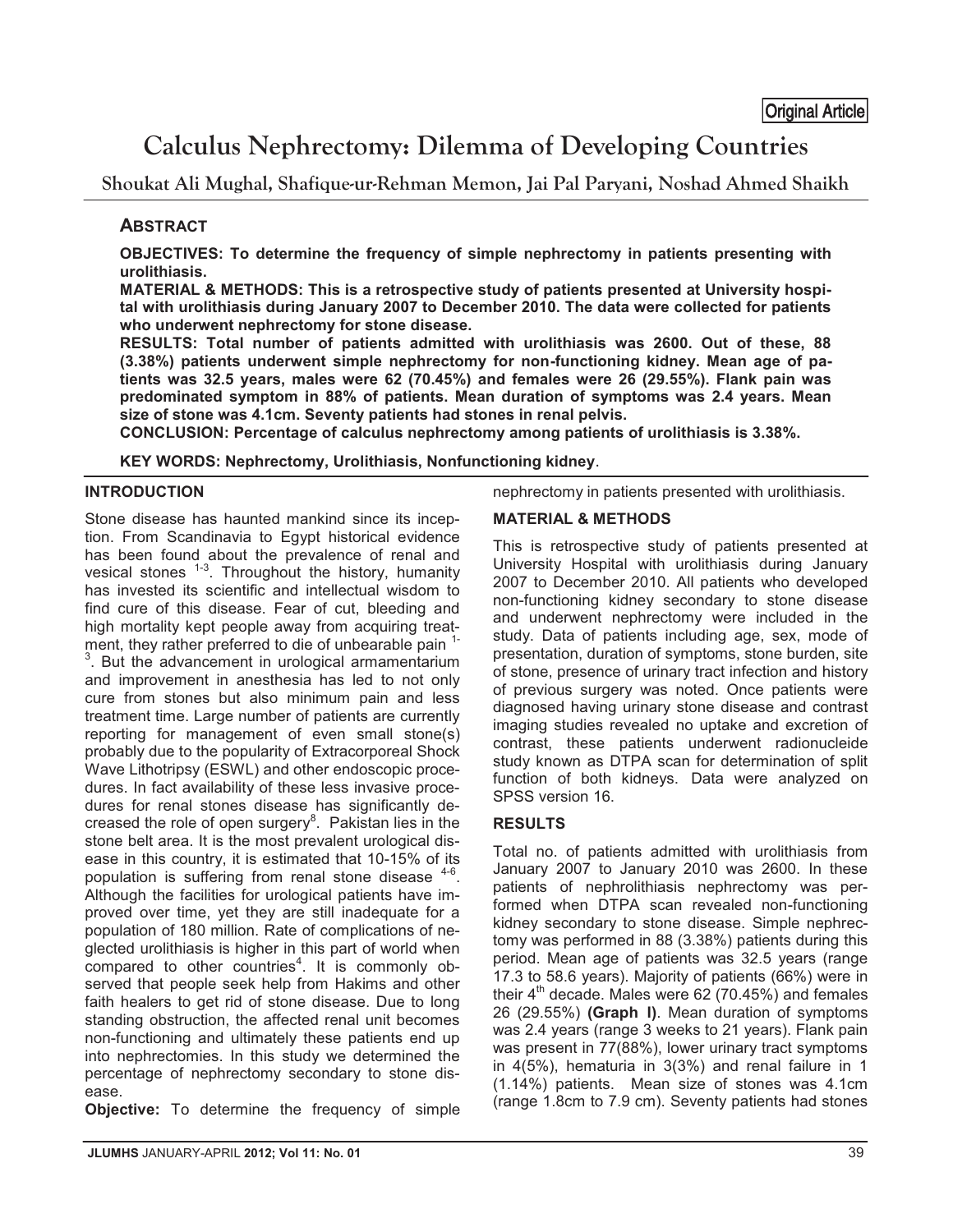#### **Calculus Nephrectomy**

in renal pelvis, 20 patients had staghorn calculi, 14 patients had stones in proximal ureter and 4 patients had stones in lower ureter **(Graph II)**. Ten patients had documented urinary tract infection; E coli was found as causative organism in 9 patients. Eight patients had history of renal surgery on ipsilateral side.







#### **DISCUSSION**

The incidence of nephrectomy after unrolithisis is reported to be highly variable in different part of the world. The results of this study showed an incidence of 3.38% in urolithiasis patients having median aged 32. 5 years. This is very high when compared to a study from Singapore, where only 11(0.414%) nephrectomies were performed out of 2075 patients treated for urolithiasis; mean age of patients in this study was 48 years<sup>10</sup>. However a study from Thailand showed an incidence of 10.9% (119 nephrectomies) out of 1097 patients treated for urolithiasis, 96% patients were older than 15 years<sup>11</sup>. Almost identical results are shown in a Bulgarian study where 53 (13.66%) nephrectomies were performed out of 388 nephrolitnisis<sup>12</sup>. However in USA 29(1%) nephrectomies were performed out of 3170 pediatric patients of urolithiasis $13$ . In our study most people who underwent calculus nephrectomy were young and bread winners of family, their disease affected the socio-economic status of family, community and country as a whole. Patients are presenting for treatment after years of neglect and maltreatment. Social taboos, economic constraints, ignorance, lack of proper guidance could have led people to bear the pain and misery which could have been treated easily.

## **CONCLUSION**

All patients having urinary symptoms must be underwent invasive investigations for early diagnosis of nephrolitihisis, and appropriate intervention, as this may help to decrease the incidence of nephrectomy.

## **REFERENCES**

- 1. Herr HW. "Cutting for the stone': the ancient art of lithotomy". BJU Int. 2008 May;101:1214-6
- 2. Herr HW. Crushing the stone: a brief history of lithotripsy, the first minimally invasive surgery. BJU Int 2008:102; 432-5.
- 3. Riches E. History of lithotomy and lithotrity. Ann R Coll Surg Engl 1968: 43; 185-99.
- 4. Rizvi Syed AH, Sultan S, Zafar MN, Ahmed B, Faiq SM, Kehkhshan ZH et al. Evaluation of children with urolithiasis, Indian J Urol 2007:23;420-7.
- 5. Rizvi SA, Sultan S, Ijaz H, Mirza ZN, Ahmed B, Saulat S, et al. Open surgical management of pediatric urolithiasis: A developing country perspective. Indian J Urol. 2010;26(4):573–576.
- 6. Jamal A, Ramzan A. Renal and post renal causes of acute renal failure in children J Coll Physicians Surg Pak 2004:14; 411-5
- 7. Honeck P, Wendt-Nordahl G, Krombach P, Bach T, Hacker A, Alken P et al. Does open surgery still play a role in the treatment of urolithiasis? Data of a primary urolithiasis center. J Endourol. 2009;23 (7):1209-12.
- 8. Ansari MS, Gupta NP, Impact of socioeconomic status in etiology and management of urinary stone disease. Urol Int. 2003:70; 255-61.
- 9. Penniston KL, Nakada SY, Health related quality of life differs between male and female stone farmers. J Urol.2007: 178;2435-40.
- 10. Fy S, Wong MY, Foo KT. Current indications for open stone surgery in Singapore. Ann Acad Med Singapore,1999;28;241-4.